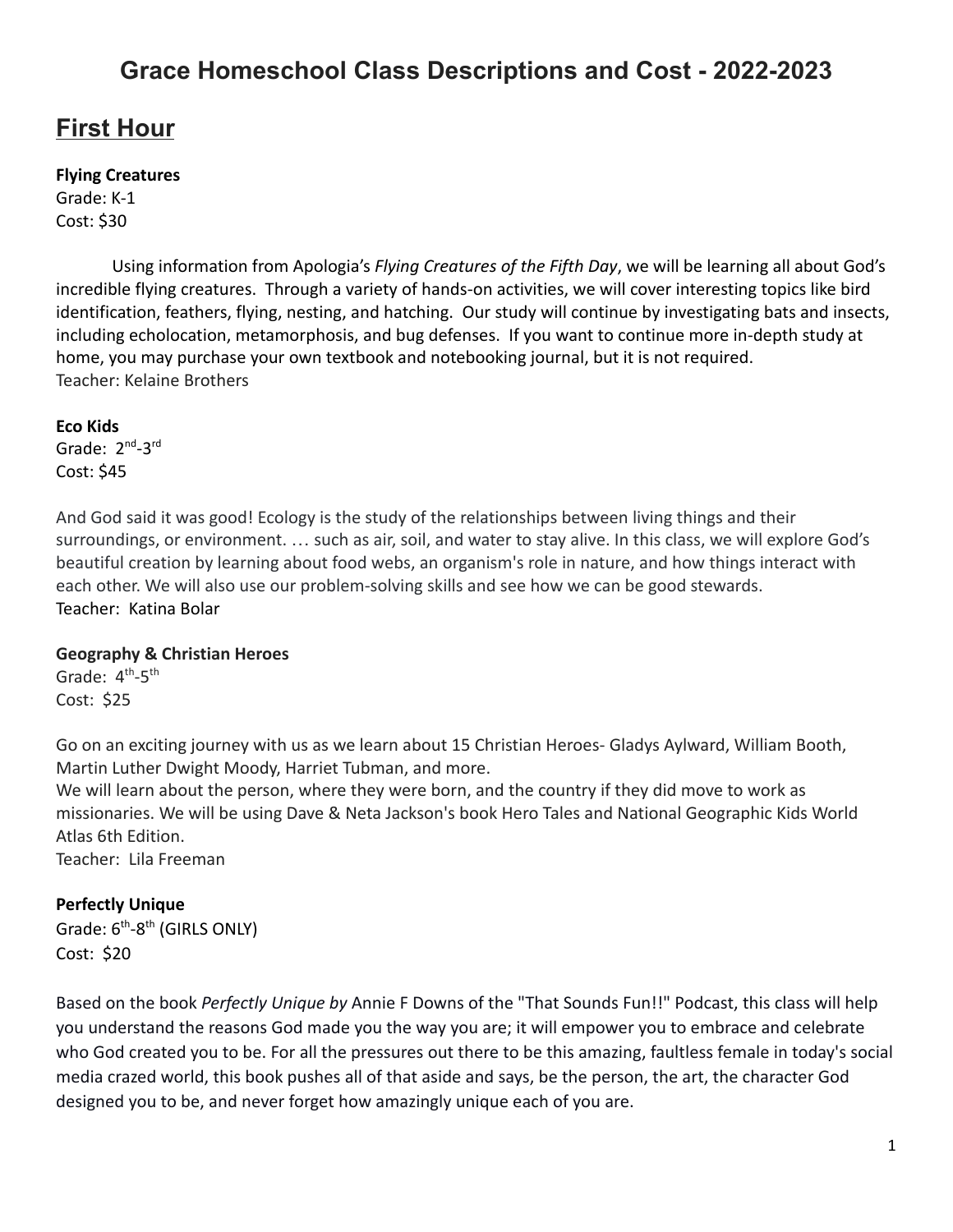We will enjoy reading the book during our class time together, privately journaling throughout our journey, making scripture journal art, and many other fun activities along the way.

## **Shakespeare Drama**

Grade:  $4^{\text{th}}$ -12<sup>th</sup> Cost: \$40

Join us as we learn the foundations of drama and act it out through several kid-friendly, comedic, reproductions of Shakespeare's classic plays. We will touch on set design and costumes as well. No experience necessary.

Teachers: Cheryl Zinno and Dolly Poludniak

**Speech & Debate - The Art of Argument**

Grade:  $9^{th}$ -12<sup>th</sup> Cost: \$40 (workbook included)

Have you ever heard an argument from a friend that didn't seem right? Throughout this class we will study 28 logical fallacies divided into three main categories: fallacies of irrelevance, fallacies of presumption, and fallacies of clarity. Speech and Debate topics will be assigned and will be required to be completed at home. Presentations and debates will be done in class. Homework required. Teacher: Missy Delaney

**Seniors Leadership & Planning** Grade:  $12^{th}$ Cost: \$30 (book & craft supplies)

This class is for high school seniors. In this class we will be discussing, planning and organizing 2023 Senior Graduation. We will be reading the book Strengths Finder 2.0 by Tom Rath. This book looks at each person's individual strengths and how to grow in those. The book has an online code for a quiz to help the seniors find their top strengths. We will discuss how to use the strengths in life and how to serve the Lord with them. We'll be having thoughtful discussions about important issues older teens face & getting to know each other better. Throughout the year, we will have lots of fun with games, competitions and a few extracurricular activities and outings (voted on by seniors/parents).

Teacher: Annthea Breidenbaugh

# **Second Hour**

## **Claritas Memory Work – Cycle 1** Grade:  $K-1^{st}$ Cost: \$15 – \* Additional cost options see below

This class involves singing, movement, learning lots of facts in many subjects. Claritas is a Christian based curriculum that studies 9 subjects each week - Math, Science, English, History, Geography, Latin, Timeline of History (more just events in order than any detail about those events like history does), Scripture, and Hymns.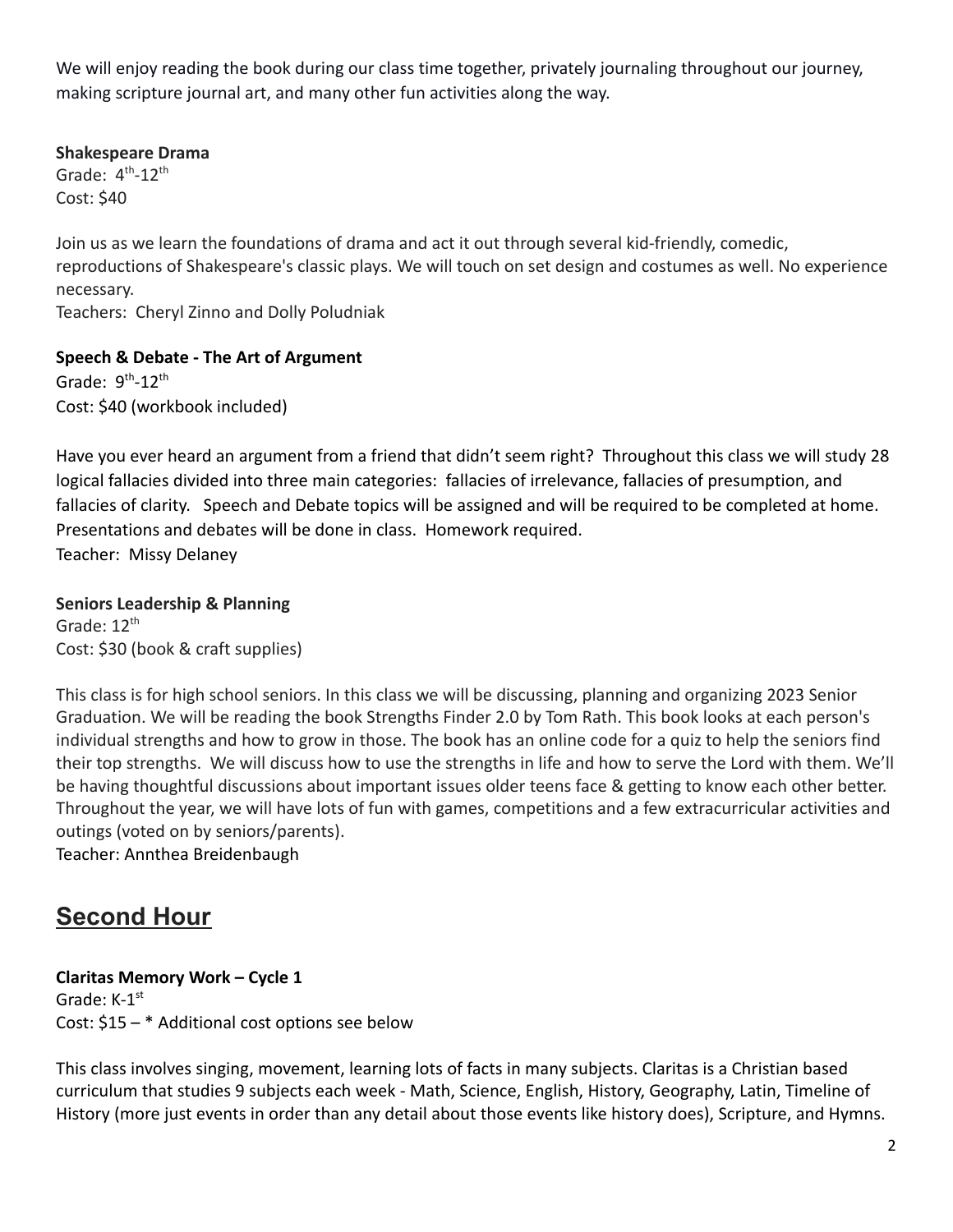It's one sentence about each subject each week. \*Additional Cost: You can purchase the full curriculum for \$49 OR purchase a \$15 one-month subscription on Cross Seven. If you choose to do the month subscription, you would be responsible for printing the needed work for the year. Please email Cathy Burk for more specific information about curriculum. cathyburk.cc@gmail.com Teacher: Cathy Burk

### **Five in a Row**

Grade: K-3<sup>rd</sup> Cost: \$35

Five in a Row is a fun class that uses classic children's books to study social studies, character, language arts, math, science and art. Each week we will read a new book together, have a discussion time and a fun activity that will cover one of the subject areas. The literature selections contain positive, moral stories that reflect Biblical values.

Teachers: Lois Kimmig and Rebekah SanPedro

### **Literature-Based Learning**

Grade:  $4^{\text{th}}$  -5<sup>th</sup> Cost: \$25

Through the works of some award-winning children's authors such as Patricia Polacco and Jan Brett, we will be learning about historical figures, events, and countries. Each week, we will read a story, then complete a fun activity, craft or lapbook. Through literature, we will cover a variety of subjects including history, geography, language arts and science.

Teacher: Rosanne Hofstatter

#### **Middle School Math Games and More!**

Grade:  $5<sup>th</sup> - 8<sup>th</sup>$ Cost: \$35

Help your middle schooler reinforce key math skills all while having fun! We will have different games to play each week that will focus and build upon key math skills such as addition, multiplication, division, fractions, decimals, percentages, basic geometry, area, volume, and more! Who doesn't love to earn prizes WHILE learning math??! There will not be any homework assigned during this class, but you CAN be sure your child will have FUN while learning math. Teacher: Cheryl Dapkus

#### **Art Journaling**

Grade:  $6^{th}$ -12<sup>th</sup> Cost: \$50

Art journaling is a great way to record art, express emotions, and record memories. Art Journaling is also a great way to relieve stress. You don't have to be a great artist, to do art journaling is all about expressing yourself and having fun! So please join us on a journey of self-discovery and creativity. Teacher: Katina Bolar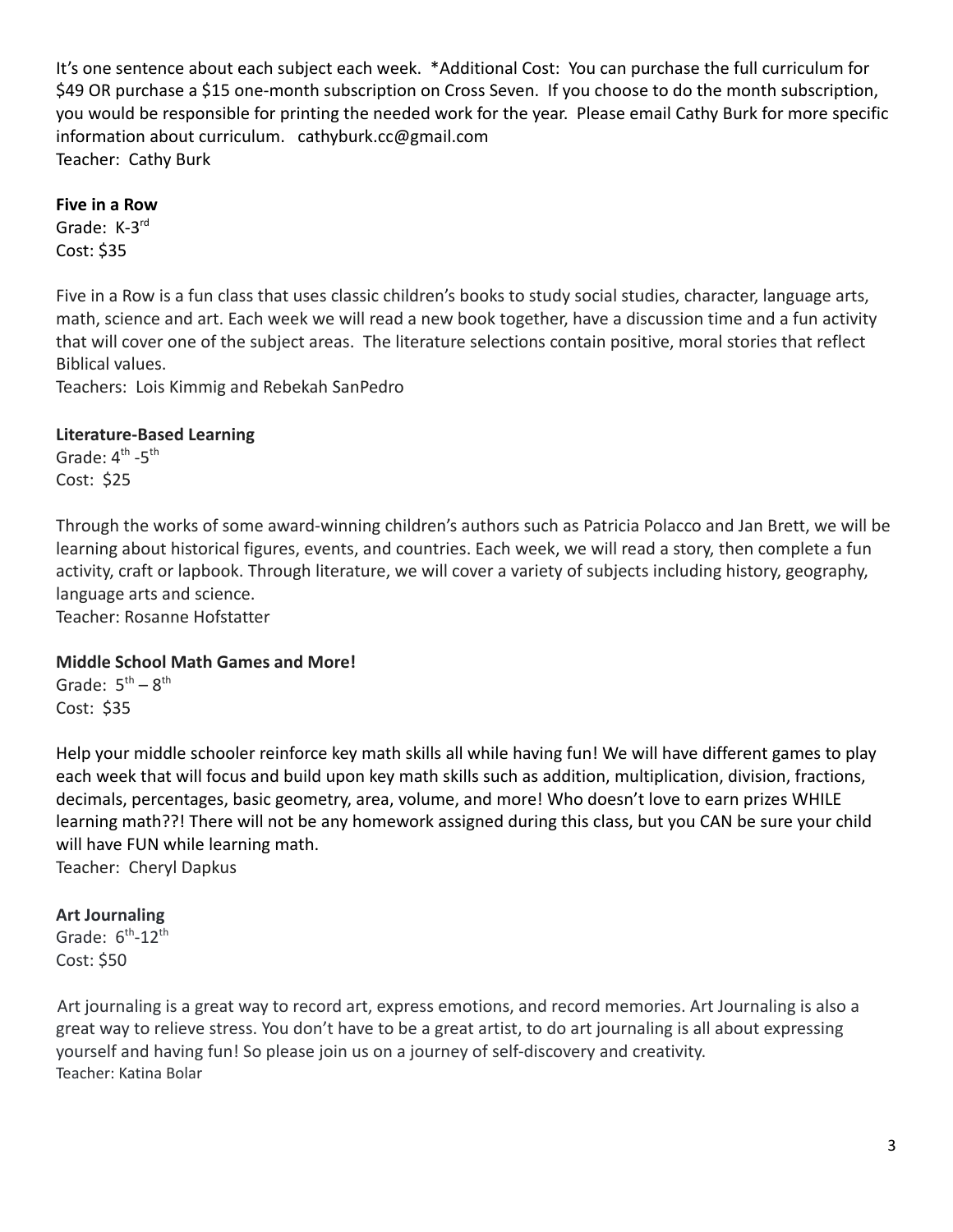## **High School Literature**

Grade:  $8^{\text{th}}$  -12<sup>th</sup> Cost: \$30

Get ready to explore new worlds and take epic adventures! This literature-based course will include reading and discussing great books, plays and poetry. Please note that I will not be purchasing the books but will provide the reading list in advance for parents to purchase hard copies or electronic copies for their students. You can also check out copies from the library. Vocabulary activities and grammar instruction will be included to assist students with verbal communication skills. This will be practiced through regular writing assignments and occasional oral presentations. Students will practice both creative writing and academic writing. Students should expect homework and plan accordingly. Parents will assign grades, but I will provide feedback and will be happy to meet with parents to discuss their students' progress. This course will be designed for high school students as a full English credit, with mature  $8<sup>th</sup>$  graders permitted to join if they are ready for the course requirements.

Teacher: Dana Brenyo

#### **Yearbook**

Grade:  $9^{th}$ -12<sup>th</sup> (6 students only) Cost: \$15

Join me in helping build the 2022-2023 yearbook! This class only runs half the year until book is turned in then we will relax and enjoy the free period. I will teach you how to use a program called pictavo. Experienced photographers will help take class and individual photos for the book. You must be able to work during class AND at home. You must also have a laptop you are able to bring to class with you. There are 6 spots. Seats will be chosen in seniority order.

Teacher: Brittney Infinger

# **Third Hour**

#### **Exploring the States**

Grade: K-1<sup>st</sup> Cost: \$30

Our 50 states is designed for grades K-1. In this class we will learn the location and basic facts about our 50 states. Crafts and food will help bring the states to life. Teacher: Katie Malfa

## **Creating With The Masters: Art** Grade:  $2^{nd}$  -3 $^{rd}$ Cost: \$30

In this class we will discover the life and techniques of master artists. While using many types of media, your little artist will create masterpieces of their very own. The goal of this class is for each child to find their creativity through their own experiences. Teacher: Amie Hurley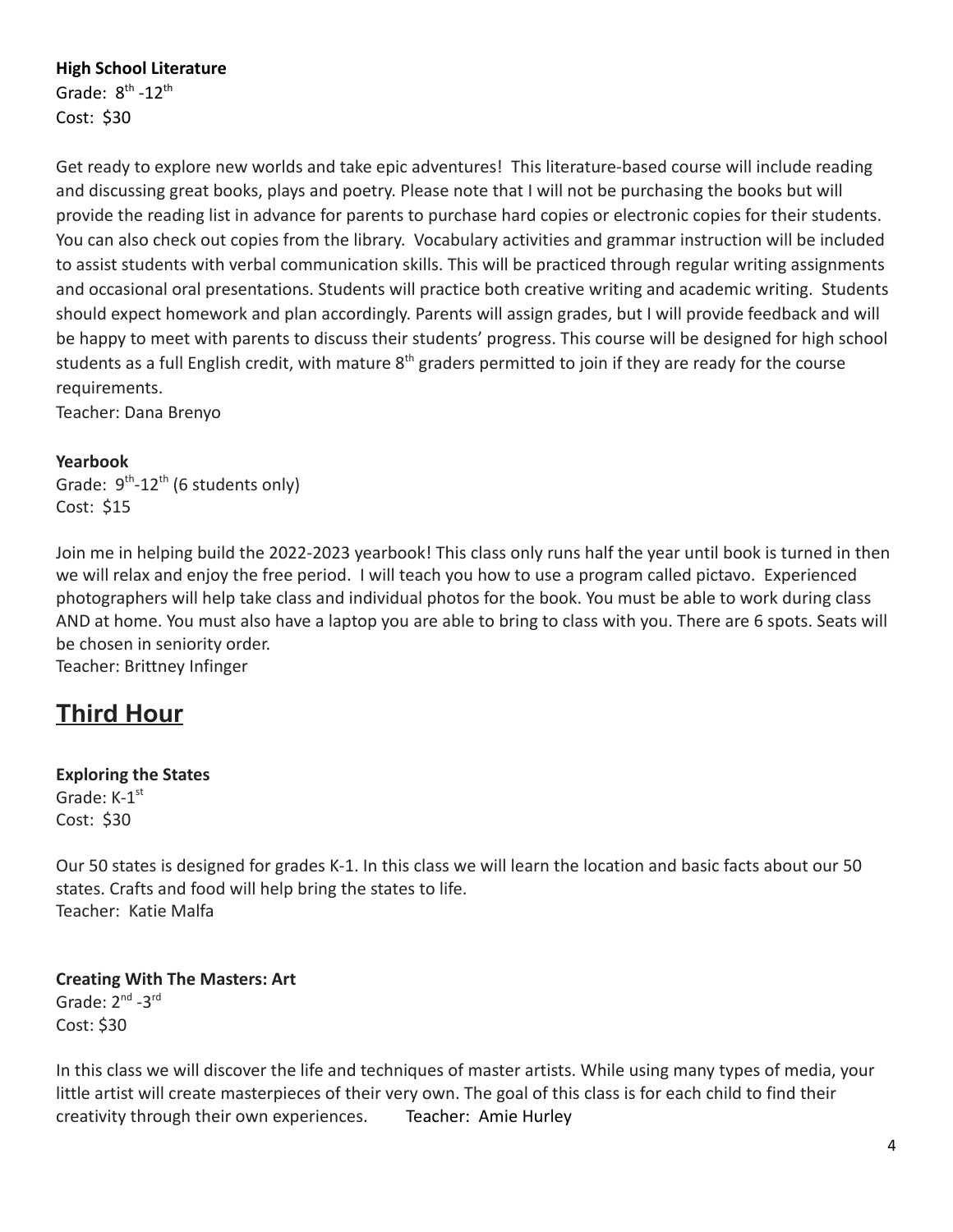#### **Astronomy**

Grade:  $4^{\text{th}}$ -5<sup>th</sup> Cost: \$30 Cost \$30

In this class, we will be covering topics from Apologia's *Exploring Creation with Astronomy* and learn how the universe points to the existence of a Creator. We will be studying the sun, moon, stars, and planets through a variety of experiments and activities, including optional field trips throughout the year. The textbook and notebooking journal are not required, but may be purchased for more in-depth study at home, if desired. Teacher: Kelaine Brothers

# **The Fallacy Detective (Logic Class)**

Grade:  $6^{th} - 8^{th}$ Cost: \$45 (with book)

Red herring, band wagon, slippery slope, primary source documents, and more! What is a fallacy? A fallacy is an error in logic - a place where someone has made a mistake in his or her thinking. The students will be engaged in a lesson each week (read aloud in class), group discussion on the concepts and examples presented and then they will work on exercises to reinforce the lesson in class. By the end of the year students will be able to recognize fallacies, be better "thinkers" with minds much more attuned to learning and be more detail oriented in their thinking and accurate in their speech. For more information see the book "The Fallacy Detective" by Nathaniel and Hans Bluedorn. Teacher: Cheryl Zinno

## **STEM/Survival**

Grade: MS/HS Cost: \$40

Have you ever built a roller coaster out of paper? How about a lava lamp powered by Alka Seltzer? This is going to be a fun class meant to stimulate the mind. In addition to STEM activities, I'll be throwing in a few life survival lessons….ever had barbeque crickets? Teacher: Missy Delaney

# **Elements and Principles of Art \*\*2-hour class - 3rd and 4th period**

Grade:  $9^{th}$ -12<sup>th</sup> Cost: \$150

This class is an introduction to art. We will begin by exploring line, shape, form, value, color, texture, and space. Once these principles are understood and practiced, students will then learn to create their own works by applying principles of composition, contrasting elements, emphasis, content, and symbolism. We will also talk about art criticism and how to observe art. Various works of art will be created using different mediums including drawings, paintings, and sculpture. Please note that this is a two-hour class and time flies by! One hour isn't enough encompass getting settled, going over instructions, and beginning work on a project. Supplies include water color paints, acrylic paints, brushes, a small set of graphite pencils, paper, canvas, and other materials. Homework isn't required but can be assigned, so please let me know if your student needs